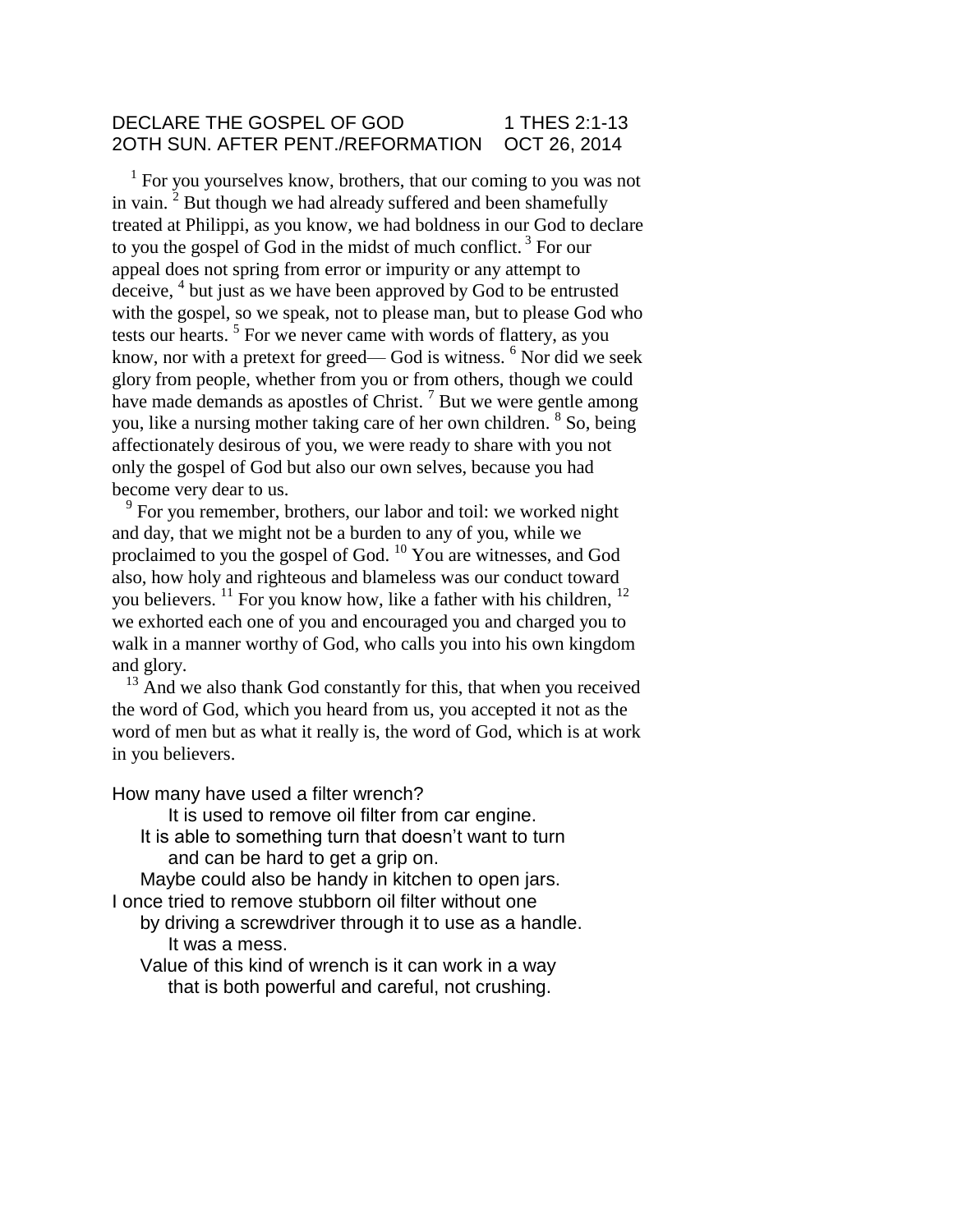God's word of gospel is like filter wrench.

It grabs hold of people and makes them turn in repentance.

God's word of gospel comes to us boldly, with power

but God works gently, lovingly and patiently with us,

working with his word to give us forgiveness and life. So, like Paul, we can…

## DECLARE GOD'S GOSPEL WITH BOLDNESS DECLARE GOD'S GOSPEL WITH GENTLENESS DECARE GOD'S GOSPEL WITH CONFIDENCE

## DECLARE GOD'S GOSPEL WITH BOLDNESS

 $^2$   $\ldots$  though we had already suffered and been shamefully treated at Philippi, as you know, we had boldness in our God to declare to you the gospel of God in the midst of much conflict...<sup>4</sup> but just as we have been approved by God to be entrusted with the gospel, so we speak, not to please man, but to please God who tests our hearts.<sup>5</sup> For we never came with words of flattery, as you know…

#### Paul's ministry was characterized by boldness.

He didn't hesitate to go to towns where he knew nobody and start talking about touchy subject of religion including wild idea of resurrection from the dead. He didn't mind telling people they were wrong and argue with objectors about what Bible said. He didn't worry about what people thought of him. Although he did care what God thought of him and was careful to avoid impure motives or deception. Time after time he was beaten and jailed for what he did as he was in Philippi, but he didn't keep quiet. his singing in jail there helped lead jailer to faith and when he was released, he went right down road to Thessalonica (where he wrote this to) & did it again. As we celebrate Reformation today, we are reminded of Luther. God made him bold as well, once he discovered the gospel. He talked and wrote about it all the time. And he pointed out all the things in church that contradicted gospel of salvation by grace alone through faith alone and insisted they were wrong. When he was ordered by church leaders & even emperor

to stop & recant, he refused, though life was threatened. This reminds us gospel needs to be declared boldly still today.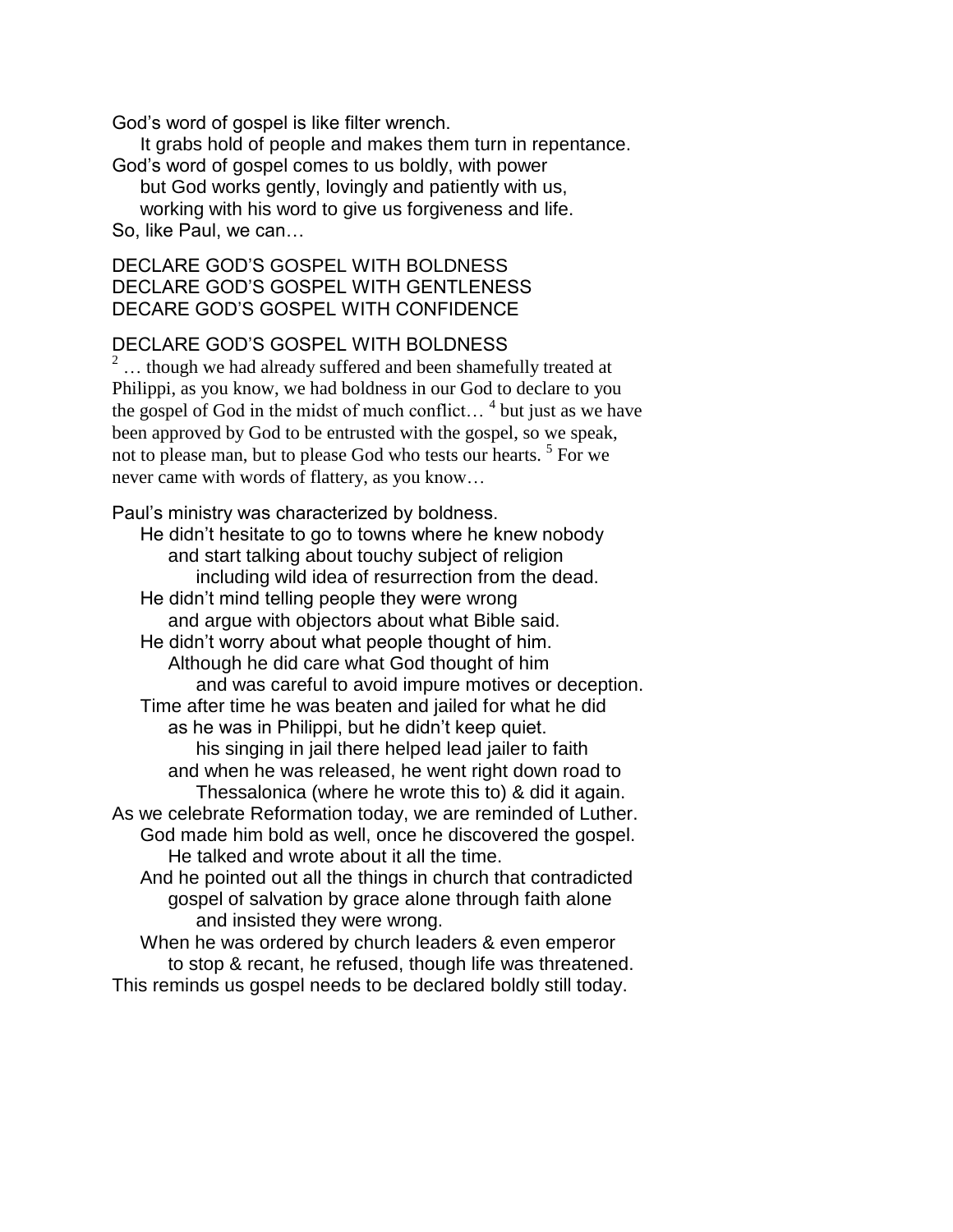We need to be less concerned about what people think of us than what they think of God and the saving gospel. This takes some courage, although we are not apt to be beaten or imprisoned or have our life threatened. It is worth cost of time and money and sometimes political incorrectness. So why is such boldness necessary? because of opposition. And why is there such strong opposition, Why do people get so upset at others simply saying what they think and believe about Jesus? What is so terrible about saying God wants to save & forgive you for free although you don't deserve it. Problem is this necessarily means we need to be saved because we are not good enough to deserve anything but condemnation and punishment. Gospel is an insult to natural human idea I am good enough & any problem or fault I have I can fix myself if I try enough. We are like little children who refuse help getting dressed and insist "I do a self" We must continue to declare the gospel with boldness because even in Christian church is continued temptation to think my faith must somehow depend on my decision and success of our church must somehow depend on our using the right kind of human pleasing methods. And yet, at the same time we must remember to...

## DECLARE GOD'S GOSPEL WITH GENTLENESS

 $6$  Nor did we seek glory from people, whether from you or from others, though we could have made demands as apostles of Christ.<sup>7</sup> But we were gentle among you, like a nursing mother taking care of her own children. <sup>8</sup> So, being affectionately desirous of you, we were ready to share with you not only the gospel of God but also our own selves, because you had become very dear to us.

 $10$  You are witnesses, and God also, how holy and righteous and blameless was our conduct toward you believers. <sup>11</sup> For you know how, like a father with his children, <sup>12</sup> we exhorted each one of you and encouraged you and charged you to walk in a manner worthy of God, who calls you into his own kingdom and glory.

When something is hard to move, it takes great strength to move it slowly and carefully.

The weak have to resort to shoving, jerking or pounding.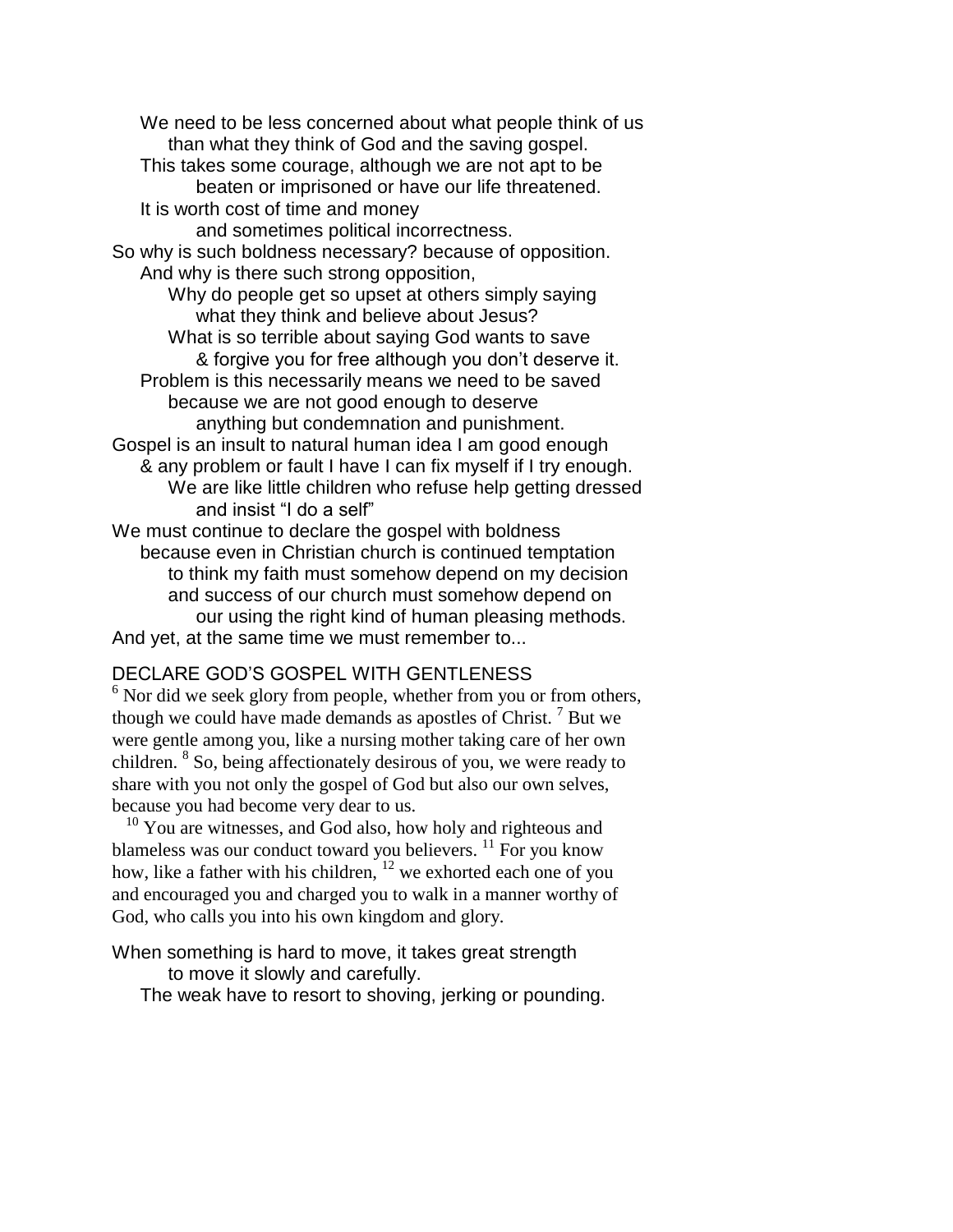Moving human hearts to faith must be done gently because although they may be just as hard to turn, they are more easily crushed than oil filters or jars. and crushing defeats the purpose. Paul knew this, that even though those he talked to could be as unreasonably stubborn as little children they were still to be treated gently as little children. When facing opposition, he applied Jesus instruction to be wise as serpents but gentle as doves. Maybe because he knew from his own heart, as we should also, how hard it is to give up on idea of our own goodness and accept the free gift of God's grace. So no matter how he was threatened and slandered, he never used threats or exaggerated personal shame. Even when he gained a position of influence he did not use it to make things easier for himself. He did not insist on his own rights but simply the right of the Gospel to be heard. Again, we need to remember to be like this still today. It is so easy to be self-righteous and indignant toward those who don't seem to see or understand what we do. It is easy to get frustrated or angry or give up on those we may feel we are wasting time on. Is easy to answer personal criticism with personal criticism and demand our way if we are in majority. But as Paul encourages walking in manner worthy of God we must speak for God in a manner worthy of God. If we are going to share God's love, grace, forgiveness how can we do it except in a loving, gracious way? So why is such patience and self-giving love important? because this is how God has come to us. Paul writes: we were ready to share with you not only the gospel of God but also our own selves God shared the gospel with us by giving us his own self. Jesus humbled himself to be an obedient child. He did this to first communicate God's love to us with words & actions in person as the word made flesh and then also to willingly suffer and die for us to take the consequences of our stubborn rebellion. In Jesus' death & resurrection we see ultimate power of God united with ultimate gentleness and humility.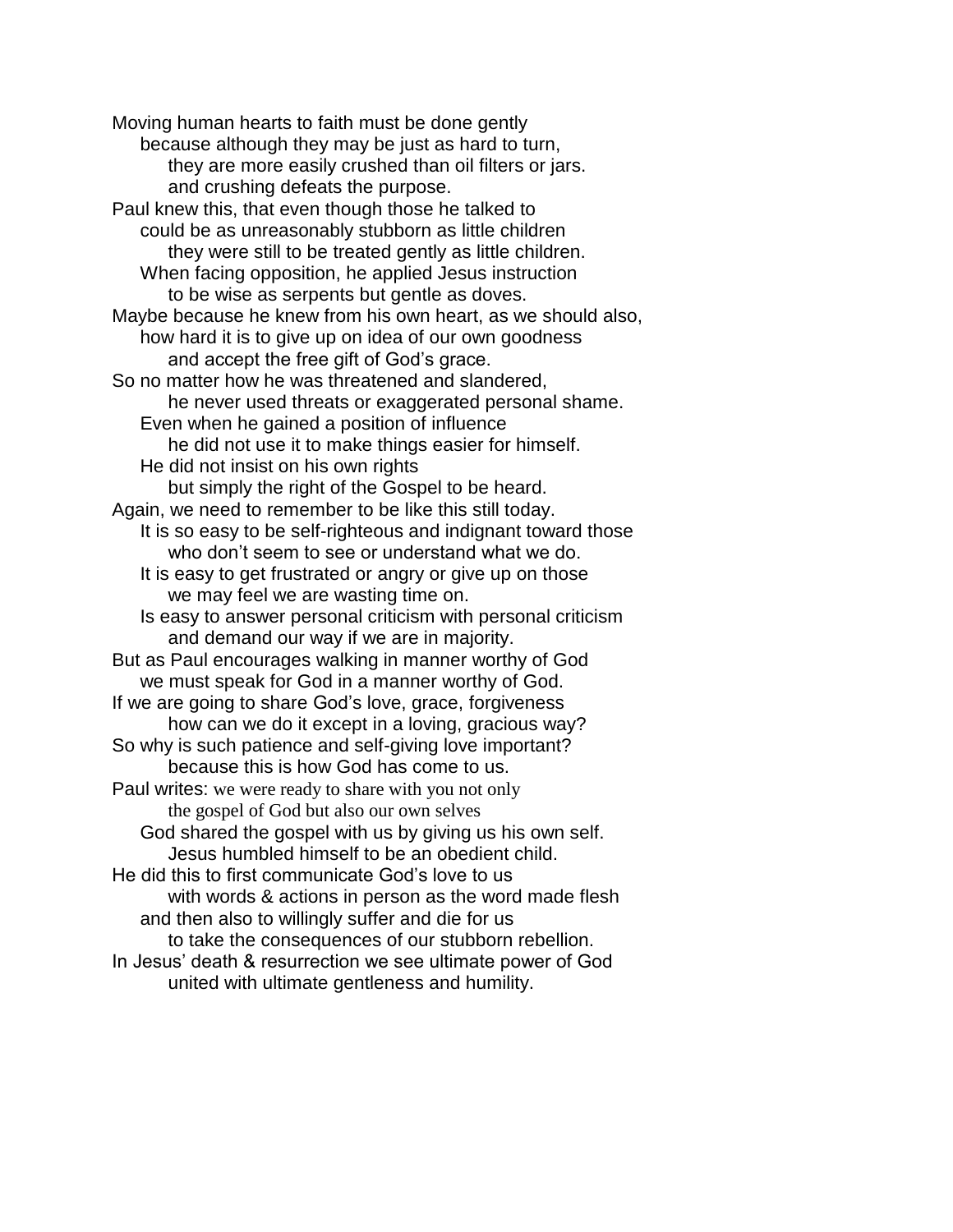This action of Jesus is the only thing with enough power to break the grip of sin, death and the devil on us without crushing us along with them.

God applies this power and this love to us in his word of Gospel, this is why we can…

# DECARE GOD'S GOSPEL WITH CONFIDENCE

 $13$  And we also thank God constantly for this, that when you received the word of God, which you heard from us, you accepted it not as the word of men but as what it really is, the word of God, which is at work in you believers.

I am able to be both powerful & careful when I have right tool. God's word is his power tool he gives us to use. If God grabbed us bare handed with his power, he could make us do anything, but it would crush us. God chooses instead to take hold of us, turn us to faith, using tool of his word which is powerful but we can resist, So if we have faith, it is caused entirely by God's doing but if we don't it is entirely because of our doing. We work with both power & gentleness by simply speaking God's word of the gospel because it is not just our words but God's word and God's word is what does the work. As letter to Hebrews says, God's word is living and active. God's word takes hold of people & turns them to faith. God's word causes what it says to be true. When God says we are forgiven, it makes us righteous. God's word is what gives us personal confidence. When we read Bible, it is not just human opinions & stories, but God's inspired word. We can be sure Jesus did what he did & keeps his promises. When we are baptized it is not just our demonstrating faith but God's word calling us his children so we can be sure. When we receive communion, it is God's own word that makes it to be Jesus' body and blood so we can be confident of his gifts. People do resist God's word because they prefer to value what they can do and understand. We must resist the temptation to think this can be overcome

by things we have to do rather than power of word itself.